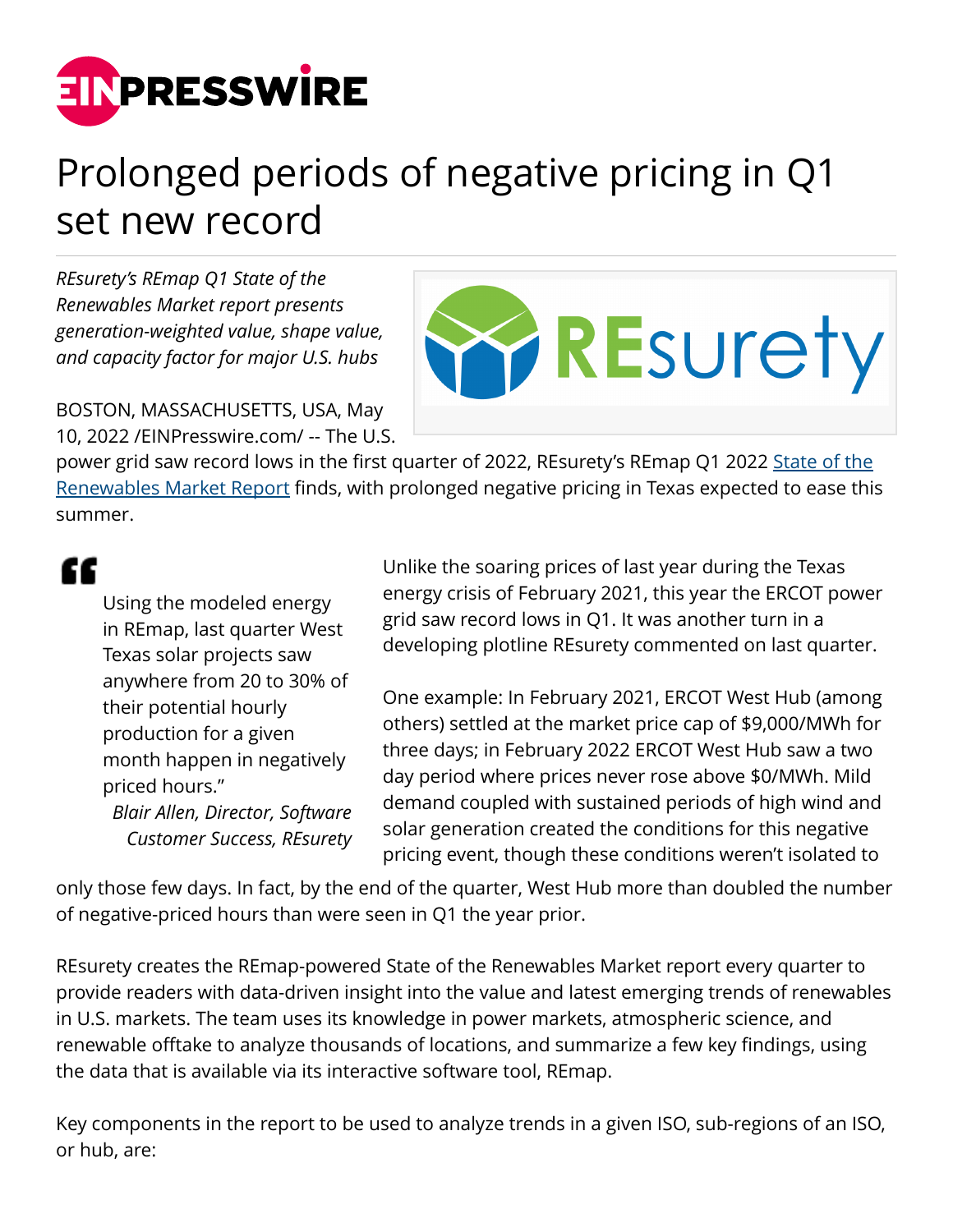- The generation weighted value, or the realized value of the wind and solar projects

- The shape value, or the relationship between the generation value and the simple-average market price - The net capacity factor for operating wind and solar projects

"Using the modeled energy in REmap, which tells us how projects could have performed based on underlying wind/solar resource availability, last quarter West Texas solar projects saw anywhere from 20 to 30% of their potential hourly production for a given month happen in negatively priced hours. However, in reality, these projects weren't operating at their potential capacity in these intervals, and either shut down or significantly



Blair Allen, Director of Software Customer Success

ramped down production," reports Blair Allen, Director, Software Customer Success, REsurety.

Over the next quarter as the weather starts to transition to summer conditions negative pricing is expected to decline. With an increase and shift in demand, Q2 will likely be a transitional period, with the frequency of negative pricing hours remaining high to start before subsiding more materially by the end of the summer in mid Q3.

The power of REmap lies in the historical and predictive modeling for renewable energy projects across the United States, as well as the ability to analyze hypothetical installations. Learn more by [reading the Q1 report.](https://resurety.com/q1-2022-remap-report/)

## About REsurety

REsurety is the leading analytics company empowering the clean energy economy. Operating at the intersection of weather, power markets, and financial modeling, we enable the industry's decision-makers to thrive through best-in-class value and risk intelligence, and the tools to act on it. For more information, visit [www.resurety.com](http://www.resurety.com) or follow REsurety on [LinkedIn](https://www.linkedin.com/company/resurety/).

Allison Lenthall RenewComm +1 202-322-8285 [email us here](http://www.einpresswire.com/contact_author/3479933)